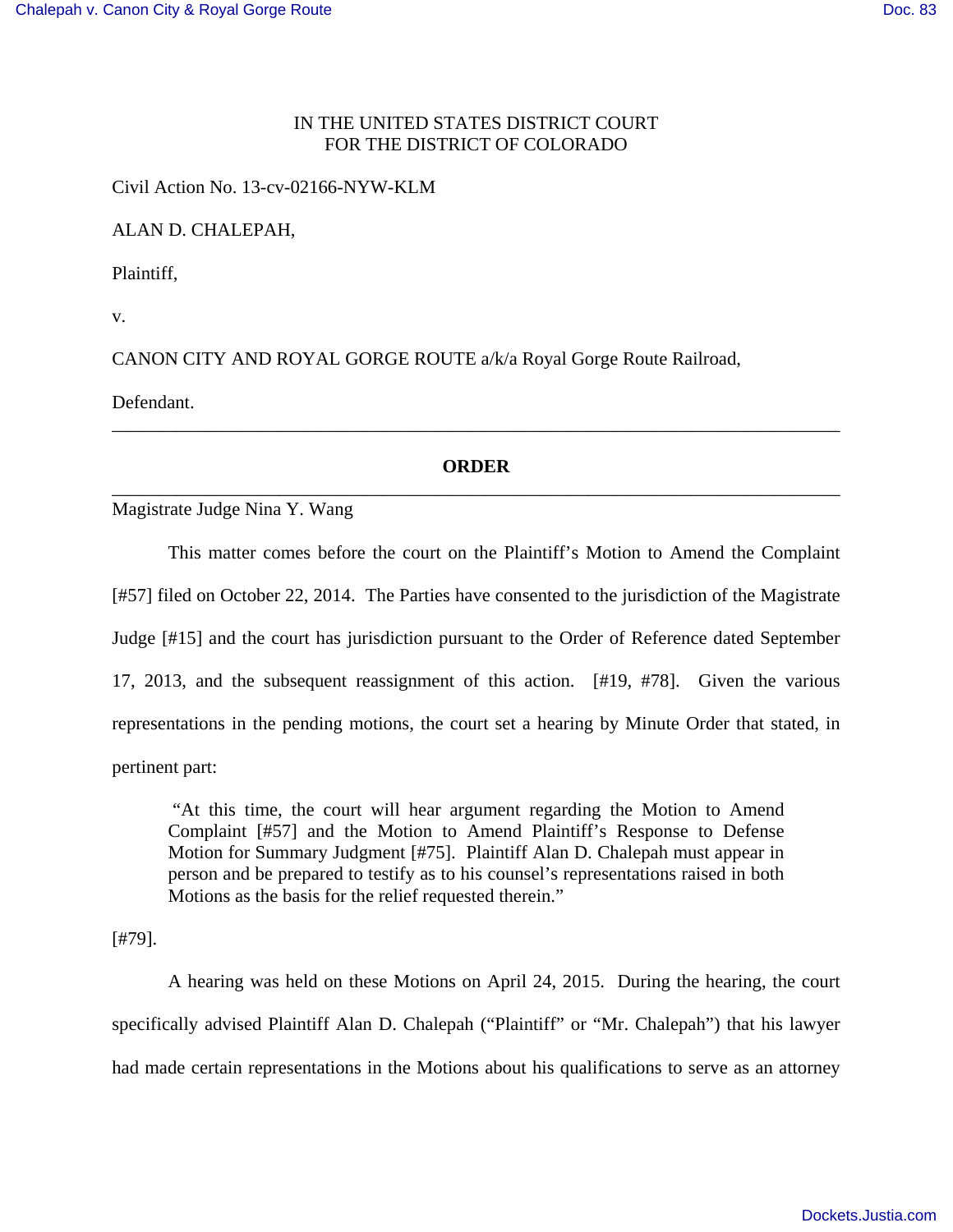in this matter as justification for the pending Motions. The court further asked Mr. Chalepah whether he had been informed of the positions taken by his counsel, the progress of his case, and the fact that his attorney's actions in the case would bind him. Mr. Chalepah indicated that he had been so advised and he understood. The court then inquired whether Mr. Chalepah wanted to go forward with the representation of counsel, and Mr. Chalepah confirmed that he did. As a result, the court then turned to oral argument regarding the pending Motions.

The court has considered the Parties' papers, the applicable case law, the arguments made by counsel at oral argument, and is sufficiently advised of the premises. For the reasons set forth herein, Plaintiff's Motion to Amend the Complaint is DENIED and Plaintiff's Motion to Amend Plaintiff's Response to Defense Motion for Summary Judgment is DENIED, with leave to file a Sur-Reply of no more than ten (10) pages, which, at a minimum, addresses the Statement of Undisputed Facts as set forth in the pending Motion [#60 at Section II], with specific citations to evidence.

#### **BACKGROUND**

 Plaintiff initiated this lawsuit on August 13, 2013 by filing a *pro se* Complaint. [#1]. The court then permitted Mr. Chalepah to proceed pursuant to 28 U.S.C. § 1915 [#6]. In the Complaint, Mr. Chalepah asserts various claims associated with the termination of his employment with Defendant Canon City & Royal Gorge Route ("Defendant" and "RGRR"), as follows: (1) termination based on Mr. Chalepah's color and/or race in violation of Title VII of the Civil Rights Act of 1964 (disparate treatment) [#1 at ¶¶ 19, 32-49]; (2) breach of contract and/or promissory estoppel [*id.* at ¶¶ 50-65]; (3) negligence [#1 at ¶¶ 66-70]; (4) intentional infliction of emotional distress/harassment [*id.* at ¶¶ 73-78]; (5) intentional interference with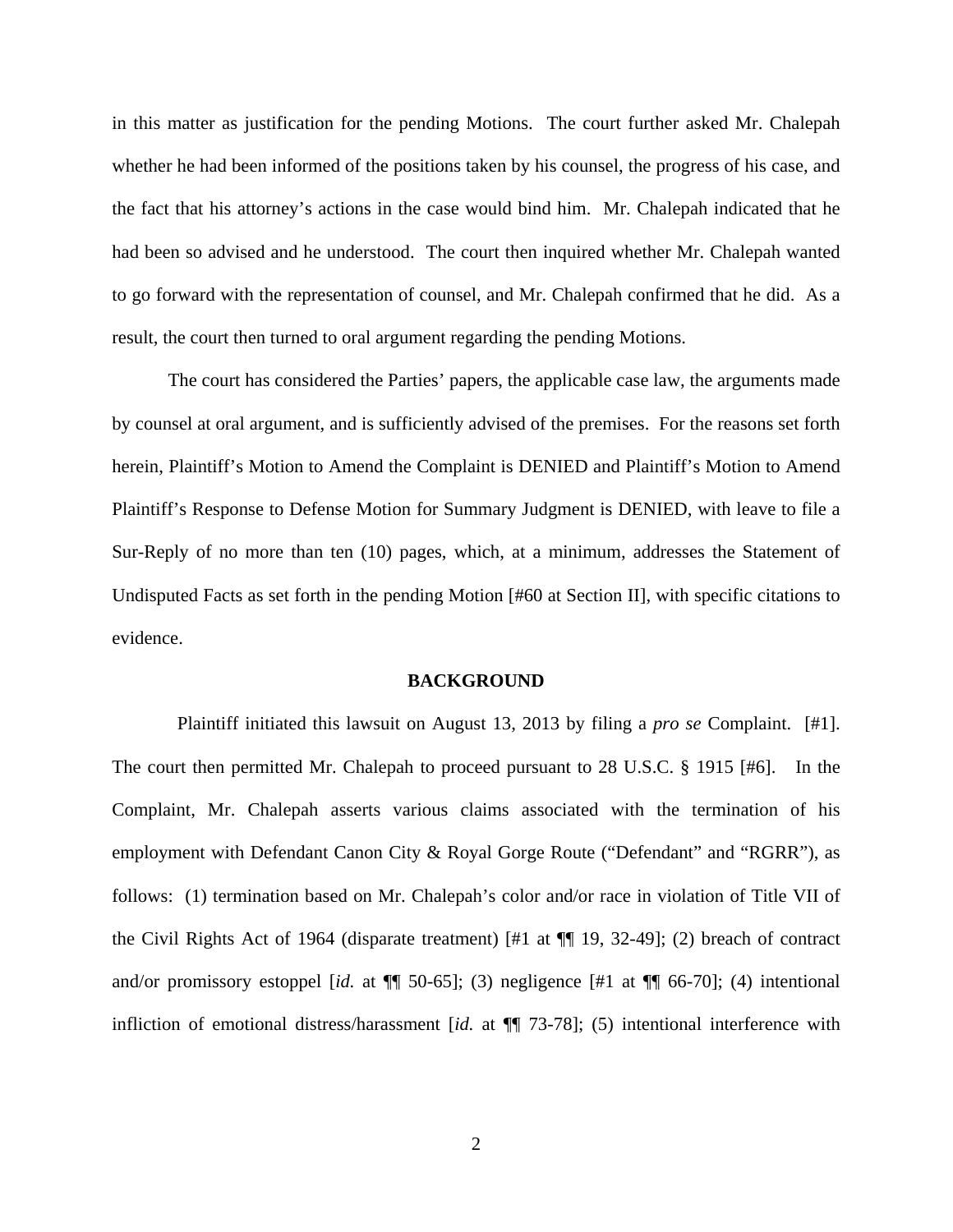contractual relationship [*id.* at ¶¶ 79-85]; and (6) abuse of process [*id.* at ¶¶ 86-92]. Plaintiff sought compensatory and exemplary damages and injunctive relief. [*Id.* at 23-24].

In support of his claims, Mr. Chalepah set forth several pages of factual allegations, some of which are recited here. Plaintiff self-identifies as an American-Indian male. [#1 at 3 ¶ 11A]. Beginning on or about May 11, 2007, Mr. Chalepah was employed by Defendant Canon City & Royal Gorge Route ("Defendant" or "RGRR"). In 2012, the former Superintendent of Operations announced his resignation and Mr. Chalepah expressed interest in the position to the Assistant General Manager, Glenn Hayes. [*Id.* at ¶11B] Subsequently, unbeknownst to Mr. Chalepah, the position of Superintendent of Operations was then divided into two positions: a Manager of Operations and a Chief Mechanical Officer. [*Id.* at 4 ¶ 11C] Mr. Chalepah was not interviewed for either position, and the position of Manager of Operations was filled by Devon Cacy, an individual who had less experience than Mr. Chalepah. [*Id.* at 4 ¶ 11E.] Mr. Chalepah was displeased with the fact that he was neither interviewed for nor given the position. [*Id.* at ¶ 11F]

On or about November 1, 2012, Mr. Chalepah confided in Mr. Cacy, a personal friend, that he was upset and was contemplating contacting the Equal Employment Opportunity Commission ("EEOC"). [*Id.* at ¶ 11G]. Mr. Chalepah concedes he does not know whether Mr. Cacy, in turn, told any of the supervisors at RGRR of his intent to contact the EEOC. [*Id.*] On or about November 5, 2012, Mr. Chalepah received a text message from his supervisor to hurry and return with a company gas card because another employee needed to fuel a work truck. [*Id.* at ¶ 11I]. In response, he responded "no s\*\*t why don't he drive down here." [*Id.*] On or about November 5, Mr. Chalepah was suspended by RGRR through Mr. Hayes and Jennifer Keegan, an RGRR Human Resources representative, based in part on the text and unspecified "things that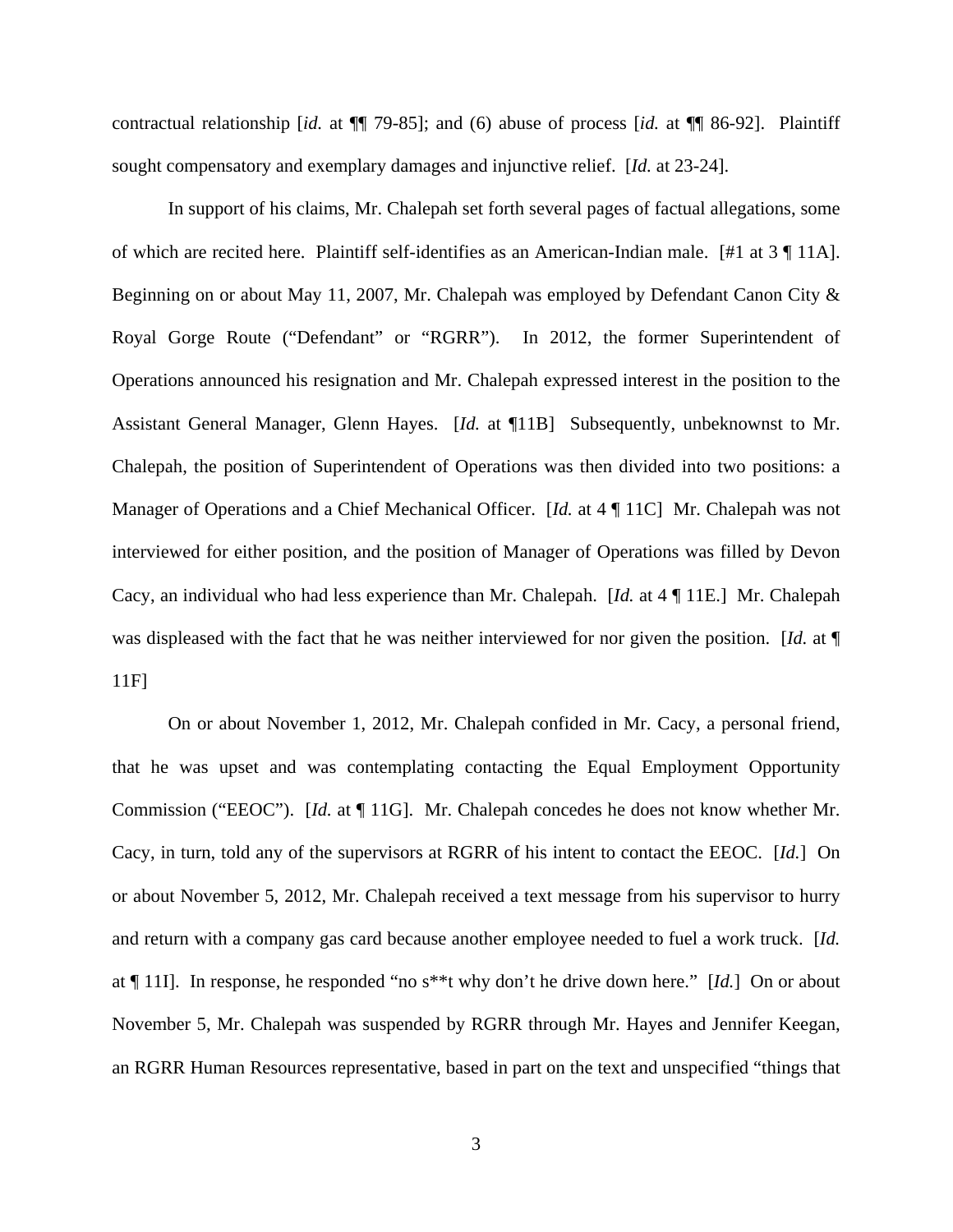have come to [the] attention [of RGRR management]." [*Id.* at ¶ 11L]. Mr. Chalepah was then terminated a day or two later after he purportedly contacted two employees, Thomas Prather and Wayne Gay, to create conflict and "help to build a case against the company." [*Id.* at  $\P\P$  11M-N.] The Complaint contains no allegation that Mr. Chalepah had filed any complaint with the EEOC or made any direct complaint to either Mr. Hayes or Ms. Keegan that RGRR had discriminated against him based on his race at the time of his termination.

The court entered the Scheduling Order in this case on October 30, 2013. [#29]. At that time, Mr. Chalepah appeared *pro se*. [*Id.*]In the Scheduling Order, Mr. Chalepah again set forth a statement of his claims. [*Id.* at 2-3]. In that statement, Mr. Chalepah specifically stated that "all of the decisions and/or actions by Defendant were based in whole or part by discrimination and/or retaliation and were not undertaken for legitimate, nondiscriminatory, non-retaliatory, and non-pretextual reasons," and "Defendants actions [sic] as outlined by the Equal Employment Opportunity Commission were based in whole or part from Discrimination, Retaliation, and Harrassment." [*Id.*] Defendants responded that "any and all actions it took with respect to Plaintiff's employment were taken for legitimate, non-discriminatory and non-retaliatory reasons." [*Id.* at 4]. In addition, Defendants asserted affirmative defenses including, "(1) all of the decisions and/or actions challenged as discriminatory and/or retaliatory in Plaintiff's Complaint were undertaken for legitimate, nondiscriminatory, nonretaliatory, and non-pretextual reasons; (2) some or all of the decisions and/or actions challenged as discriminatory and/or retaliatory in Plaintiff's Complaint would have been undertaken even had Plaintiff not had the protected status(es) alleged and/or had not undertaken the protected conduct alleged…" [*Id.* at 5]. Neither Party, however, addressed any specific allegation of retaliation. The deadline for joinder of parties and amendment of pleadings was set for December 13, 2013. [*Id.* at 9]. On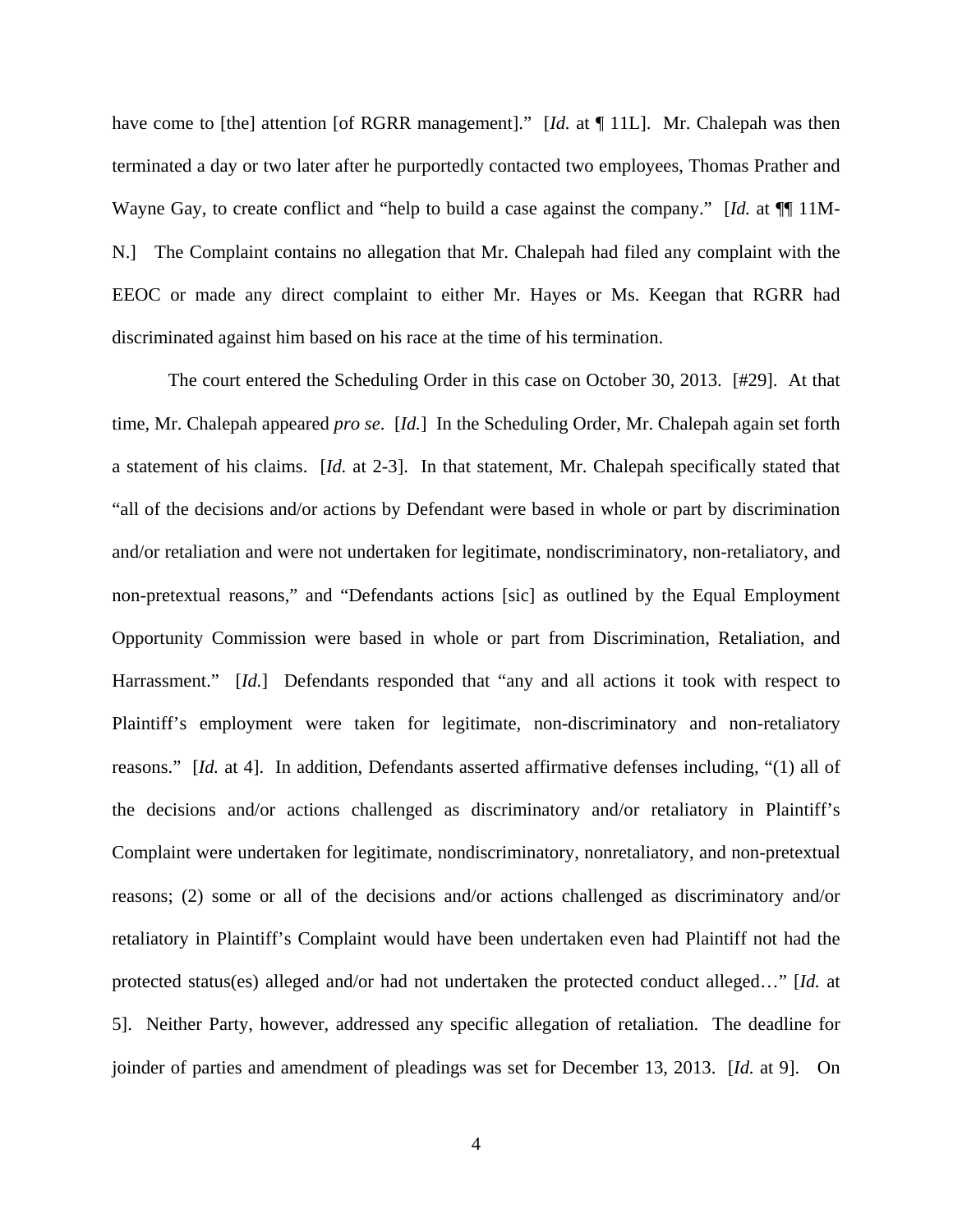December 20, 2013, the court granted the Motion of Plaintiff's Request for Voluntary Attorney. [#37].

On March 29, 2014, Plaintiff's current counsel was appointed pursuant to the United States District Court's Pilot Program to Implement a Civil Pro Bono Panel. [#39]. The appointment provided that Mr. Peterson had 31 days from March 31, 2014 to enter an appearance or withdraw as counsel. [*Id.*] Mr. Peterson entered his appearance on May 2, 2014. [#40]. On June 2, 2014, the court granted Plaintiff's Motion to vacate the trial date, and extended the deadline for the close of discovery to October 3, 2014, and the deadline for the filing of dispositive motions to November 3, 2015. [#48]. Mr. Chalepah was also provided ten additional interrogatories. [*Id.*]

On July 3, 2014, Mr. Chalepah filed a motion seeking additional discovery [#51], which was opposed by Defendant [#53]. By Defendant's representation, at the time of the filing of the motion, Plaintiff had served thirty-nine interrogatories, but had not taken a single deposition. [*Id.* at  $\P$ ] 4-5]. The court set a hearing on the motion for July 21, 2014, but Plaintiff's counsel did not appear. [#54]. The court then denied the motion seeking additional discovery, and the deadline for discovery of October 3, 2014 remained set. [*Id.*]

On October 22, 2014, after the close of discovery, Plaintiff filed the pending Motion to Amend the Complaint seeking to amend the Complaint to include a cause of action for retaliation under Title VII of the Civil Rights Act of 1964, and a cause of action for discrimination under 42 U.S.C. § 1981. [#57]. In so moving, Plaintiff relies upon the inexperience of and other demands upon his counsel to excuse the delay in seeking amendment. [*Id.*] Plaintiff also argues that the amendment will not result in the need for further discovery, and that Defendant was put on notice of the claims through the original Complaint. [*Id.* at 5]. It is, however, not entirely clear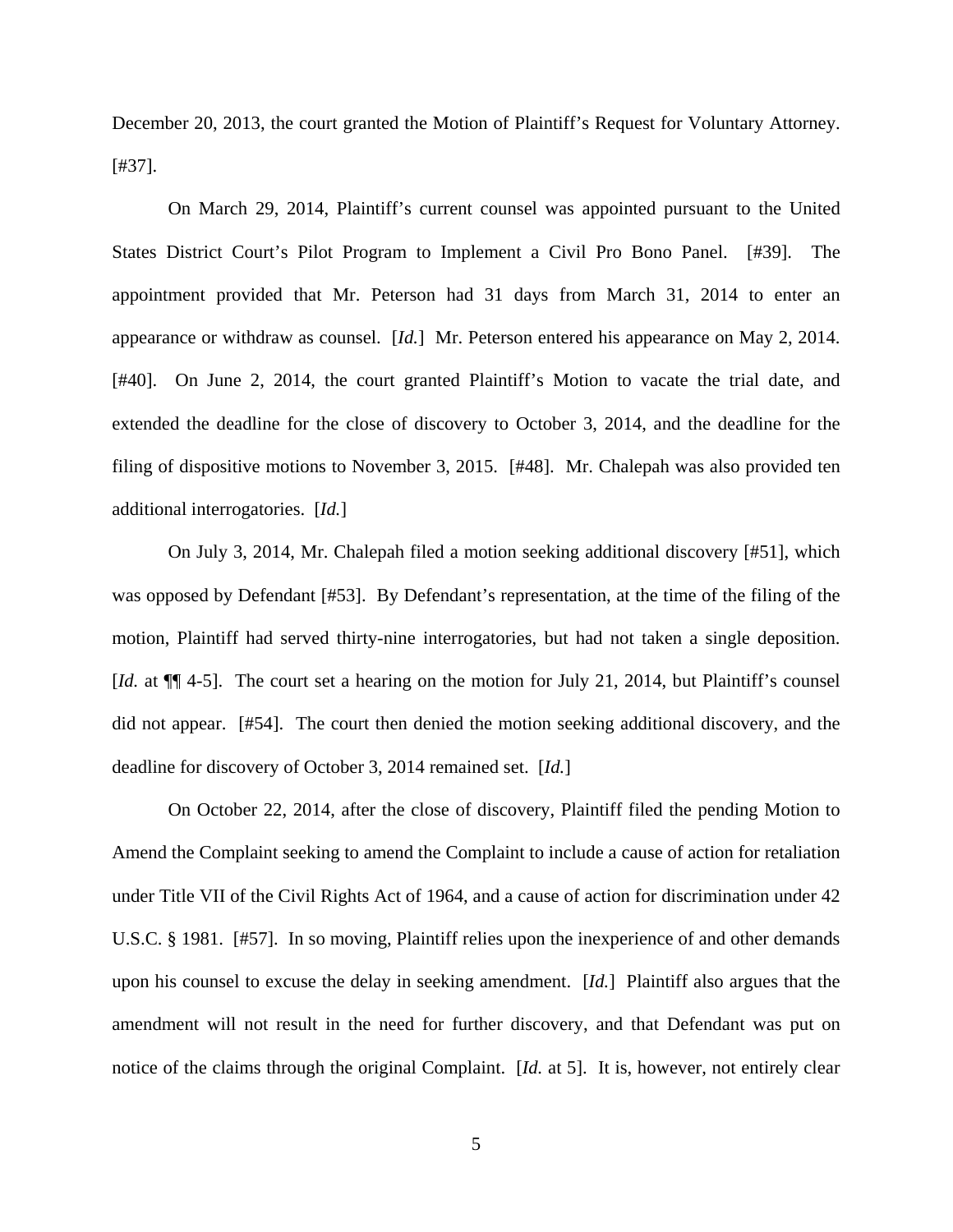how the factual allegations stated in the original Complaint support the proposed amendments.<sup>1</sup> Defendant opposed the Motion to Amend the Complaint, arguing that Plaintiff had sought (and been granted) an extension of discovery but failed to take any depositions [#58 at 3-4], any further delay was prejudicial because Plaintiff sought to add claims that were not included in the original Complaint [*id.* at 4-6], and the proposed amendments were futile because Mr. Chalepah's claim for retaliation was not included in his EEOC complaint, and therefore, was not administratively exhausted. [*Id.* at 6].

On November 3, 2014, RGRR filed its Motion for Summary Judgment. [#60]. Plaintiff, through his counsel, opposed the Motion for Summary Judgment [#69], and RGRR filed its Reply on December 11, 2014 [#74], rendering the Motion for Summary Judgment ripe for disposition. On December 19, 2014, Plaintiff filed a Motion for Leave to file Amended Response to Defendant's Motion for Summary Judgment, again arguing that the inexperience of his counsel in federal court justified amendment. [#75]. The court denied Plaintiff's Request to Amend his Response to Defendant's Motion for Summary Judgment during the motions hearing held on April 24, but permitted Plaintiff to file a Sur-Reply of not more than ten pages on or before May 8, 2015. [#82].

The court now turns to Plaintiff's Motion to Amend the Complaint.

### **ANALYSIS**

### **I. Standard of Review**

 $\overline{a}$ 

Because the deadline for amendment of pleadings and joinder of parties ran well before the pending Motion to Amend the Complaint was filed, the court employs a two-step process in

<sup>&</sup>lt;sup>1</sup> Plaintiff also tendered a proposed First Amended Complaint [#57-1], but the proposed pleading failed to comply with D.C.COLO.LCivR 15.1(b), which requires a party to attach as an exhibit a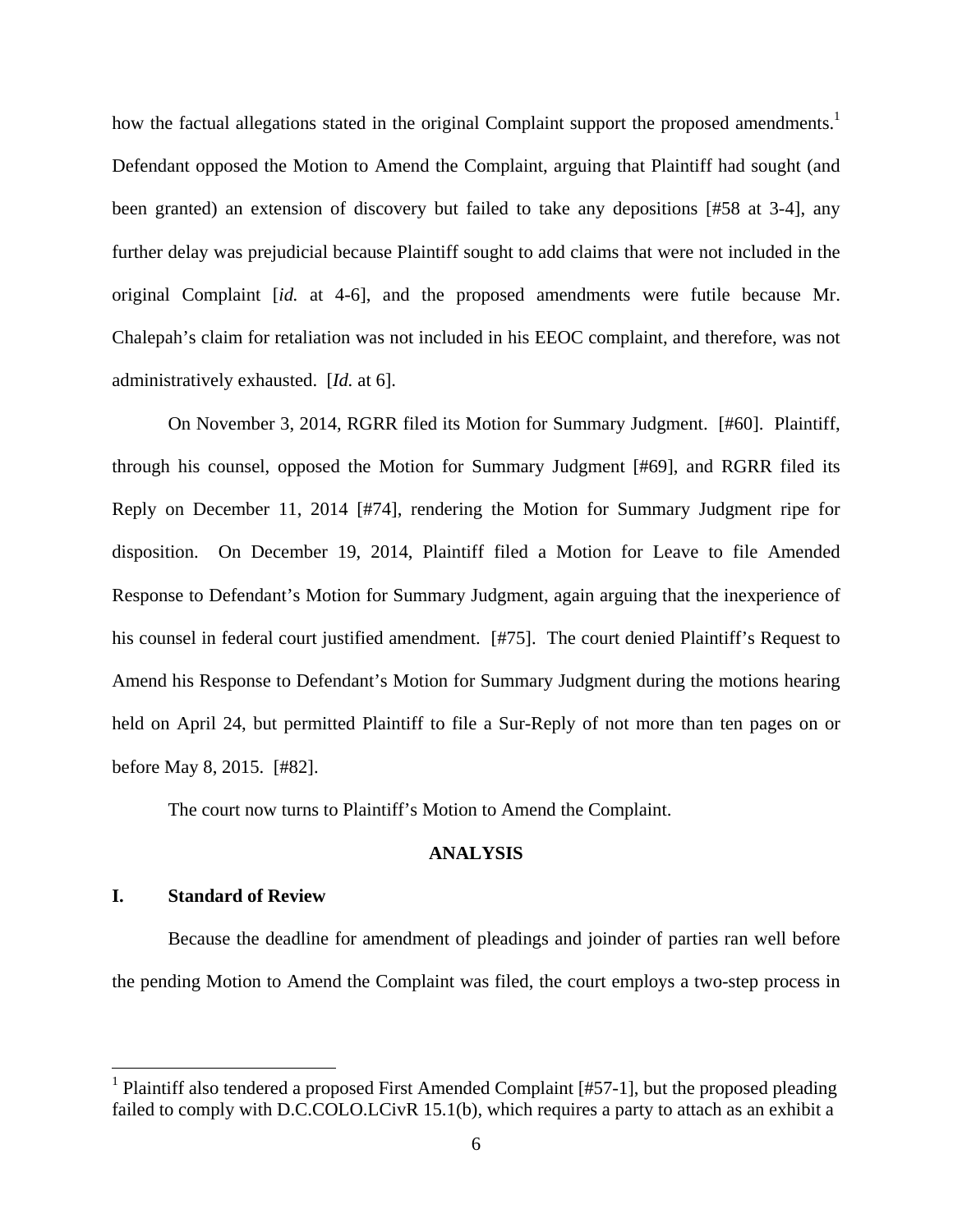determining whether to grant such a motion. First, a movant must first demonstrate under Rule 16(b) of the Federal Rules of Civil Procedure that good cause exists to seek modification of the Scheduling Order. *Pumpco, Inc. v. Schenker Int'l, Inc.*, 204 F.R.D. 667, 668 (D. Colo. 2001). The analysis under Rule 16(b) focuses on the diligence of the party seeking leave to modify the schedule to permit the proposed amendment, *i.e.*, that the scheduling deadlines could not be met despite a party's diligent efforts. *Id.* at 668. Only after a party has established good cause does the court consider whether the amendment should be permitted under Rule 15(a) of the Federal Rules of Civil Procedure. *Id.* at 669.

### **II. Application of Rule 16(b) Standard**

<u>.</u>

Plaintiff argues he should be permitted to amend his Complaint to add two additional causes of action, and asserts that Defendant will not be prejudiced because it has had notice of the underlying facts for both claims since the inception of the lawsuit. [#57]. The inquiry under Rule 16(b), however, does not focus on the bad faith of the movant, or the prejudice to the opposing party. *See Pumpco*, 204 F.R.D. at 668. Rather, the question to be answered is whether the scheduling deadlines could not be met despite a party's diligent efforts. *Id.* Unfortunately, based on the record before it, the court can only conclude that Mr. Chalepah and his counsel were not diligent in their efforts to amend the Complaint to include a cause of action for retaliation and for a violation of 42 U.S.C. § 1981.

There is no dispute that Plaintiff was aware of his claim for retaliation at least as early as the filing of the Scheduling Order in this case, in October 2013. The entered Scheduling Order reflects Mr. Chalepah's belief that he may have been a victim of some unspecified retaliation. [#29]. From his own filing, Mr. Chalepah concedes that all the facts related to the claims were

copy of the proposed amended pleading which strikes through the text to be deleted and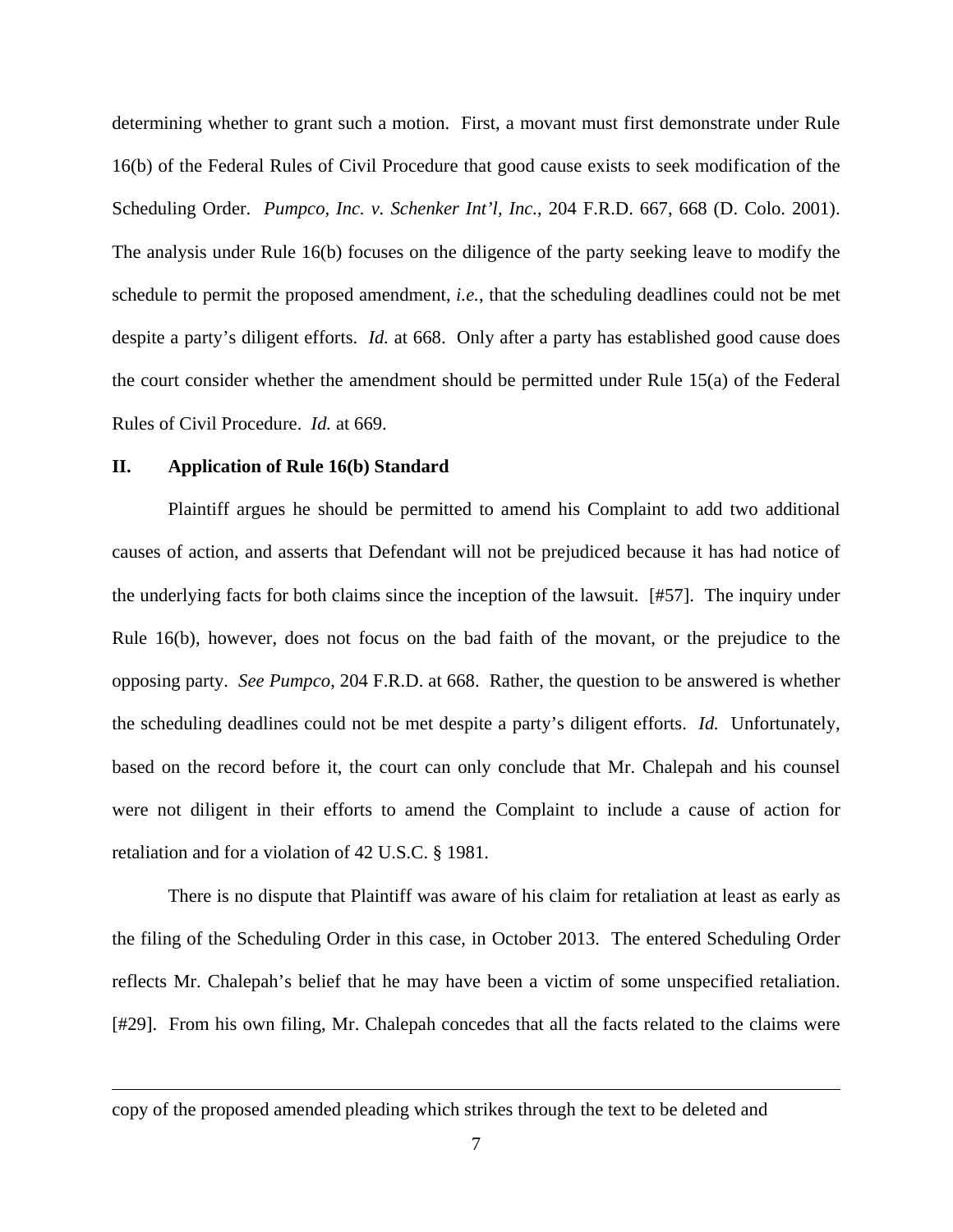known at the time of filing. [#57]. In addition, no depositions were taken by Plaintiff in this matter, and Mr. Chalepah does not argue that any responses to written discovery alerted him to these causes of action that he seeks to introduce. [*Id.*] Nor is Mr. Chalepah arguing any change in the law that justifies the delay in seeking leave to amend. [*Id.*]

Instead, Mr. Chalepah argues that his counsel's inexperience in federal court and other professional and personal commitments should justify the delay in seeking amendment of the Complaint. [#57]. But a party's delay in performing the necessary pretrial preparation to recognize a claim does not satisfy Rule 16(b)'s good cause standard. *See Colorado Visionary Academy v. Medtronic, Inc.*, 194 F.R.D. 684, 688 (D. Colo. 2000). Because Mr. Chalepah had all the relevant facts at his disposal that would have permitted him to correct his Complaint before or shortly after the deadline set forth in the Scheduling Order, he has failed to state good cause. *See Petekeiwicz v. Stebel*, No. 13–cv–01865–RM–KLM, 2015 WL 1740386, at \*4 (D. Colo. April 14, 2015). The fact that counsel entered an appearance after the expiration of the deadline in the Scheduling Order does not satisfy good cause. *See Enterprise Mgm't Ltd., Inc. v. Warwick*, No. 10–cv–00660–JLK–KMT, 2012 WL 1110081, at \*3 (D. Colo. April 3, 2012). Indeed, even if Plaintiff had continued *pro se*, he would be held to the same rules. *See Montoya v. Chao*, 296 F.3d 952, 957 (10th Cir. 2002); *Harris v. Lumbard*, No. 11–cv–02461–CMA– KMT, 2012 WL 5187766, at \*2 (D. Colo. Oct. 18, 2012).

 Because Mr. Chalepah has not shown good cause for seeking leave to amend his Complaint after the expiration of the pleading amendment deadline, the Motion to Amend the Complaint is subject to denial on this basis alone. *See Carbajal v. St. Anthony Central Hosp.*, No. 12–cv–02257–REB–KLM, 2015 WL 1499864, at \*4 (D. Colo. March 27, 2015).

 $\overline{a}$ 

underlines the text to be added.